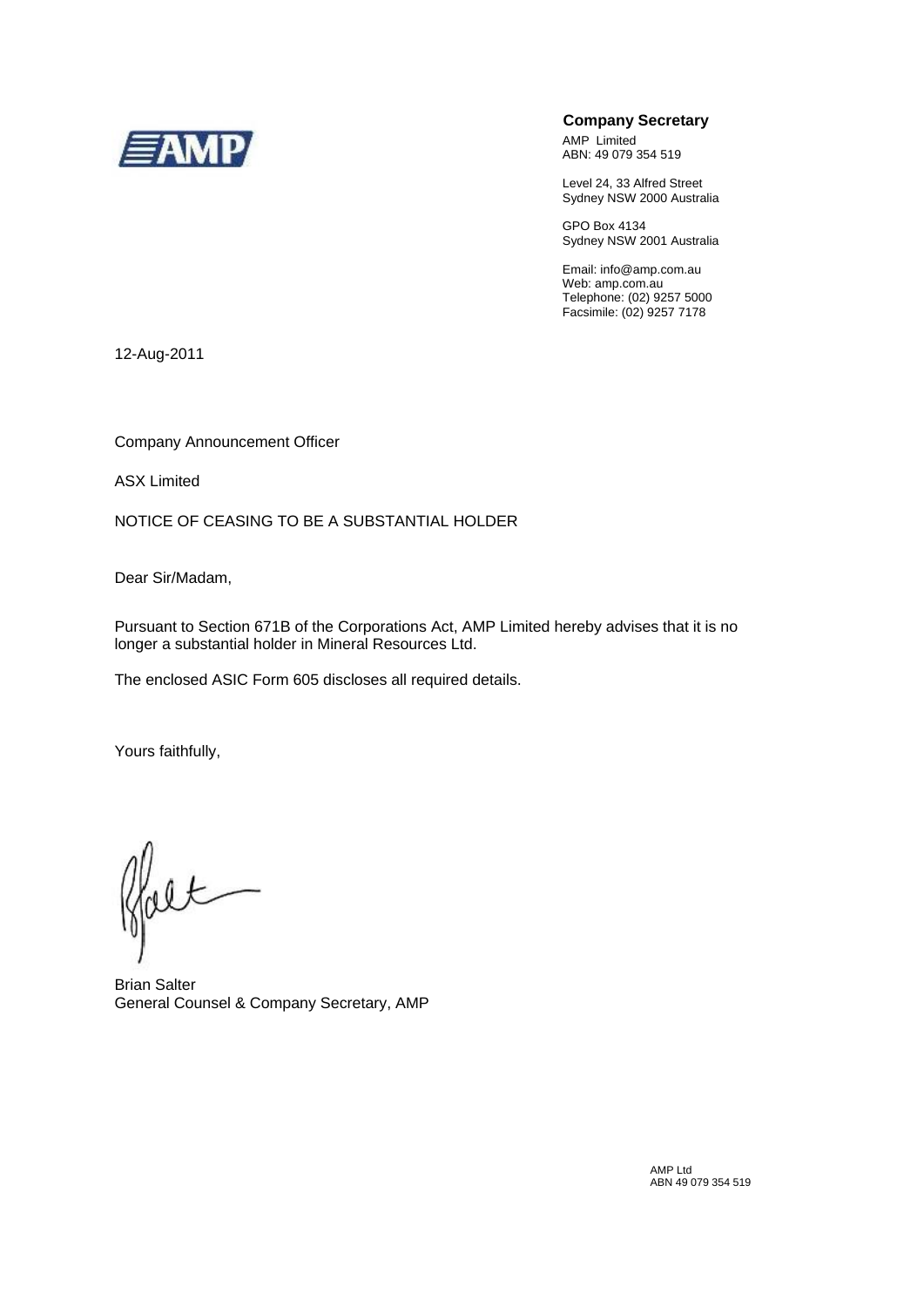## **Form 605 Corporations Act 2001 Section 671B Notice of Ceasing to be a Substantial Holder**

#### To: **Mineral Resources Ltd**

ACN/ARSN: 118 549 910

#### **1. Details of substantial holder**

Name: AMP Limited (ACN 079 354 519) and its related bodies corporate.

| The holder ceased to be a substantial holder on | 10-Aug-2011 |
|-------------------------------------------------|-------------|
| The previous notice was given to the company on | 01-Apr-2011 |
| The previous notice was dated                   | 30-Mar-2011 |

#### **2. Change in relevant Interests**

Particulars of each change in, or change in the nature of, relevant interests of the substantial holder or an associate in voting securities of the company since the substantial holder was last required to give a substantial holding notice to the company or scheme are as follows:

See Annexure 'A'

## **3. Change in association**

The persons who have become associates of, ceased to be associates of, or have changed the nature of their association with, the substantial holder in relation to voting interests in the company or scheme are as follows:

| Name and ACN (if applicable) | Nature of Association |
|------------------------------|-----------------------|
|------------------------------|-----------------------|

#### **4. Addresses**

The addresses of persons named in this form are as follows:

| Name                                     | Address                                      |
|------------------------------------------|----------------------------------------------|
| AMP Life Limited                         | Level 24, 33 Alfred Street, Sydney NSW 2000  |
| AMP Capital Investors Limited            | Level 24, 33 Alfred Street, Sydney NSW 2000  |
| ipac Asset Management Limited            | 750 Collins Street, Docklands, Victoria 3008 |
| National Mutual Funds Management Limited | 750 Collins Street, Docklands, Victoria 3008 |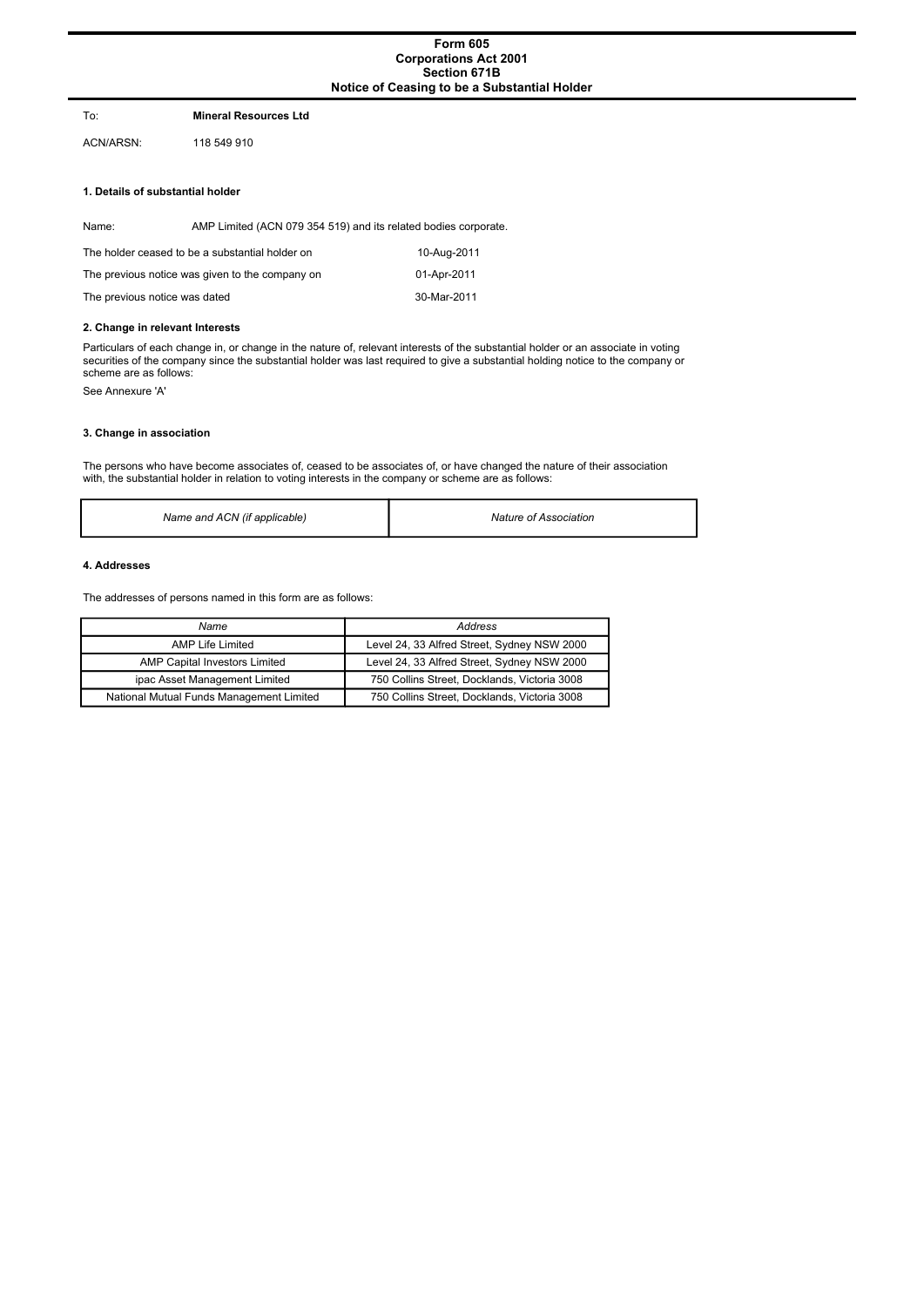# **Annexure 'A'**

#### Mineral Resources Ltd Security:

#### 10-Aug-2011 Effective Date:

| Date of change | Person whose relevant<br>interest changed | Nature of change  | Consideration given in<br>relation to change | Class and number of shares affected Persons' vote affected |           |
|----------------|-------------------------------------------|-------------------|----------------------------------------------|------------------------------------------------------------|-----------|
| 07-Apr-2011    | <b>AMP Capital Investors</b><br>Limited   | Share acquisition | \$8,839.65                                   | 780                                                        | 780       |
| 07-Apr-2011    | <b>AMP Capital Investors</b><br>Limited   | Share acquisition | \$15,406.95                                  | 1,361                                                      | 1,361     |
| 07-Apr-2011    | <b>AMP Capital Investors</b><br>Limited   | Share acquisition | \$50,537.7                                   | 4,464                                                      | 4,464     |
| 07-Apr-2011    | <b>AMP Capital Investors</b><br>Limited   | Share acquisition | \$45,780.15                                  | 4,044                                                      | 4,044     |
| 07-Apr-2011    | <b>AMP Capital Investors</b><br>Limited   | Share acquisition | \$26,776.95                                  | 2,365                                                      | 2,365     |
| 07-Apr-2011    | <b>AMP Capital Investors</b><br>Limited   | Share acquisition | \$6,864.9                                    | 606                                                        | 606       |
| 07-Apr-2011    | <b>AMP Capital Investors</b><br>Limited   | Share acquisition | \$15,353.25                                  | 1,356                                                      | 1,356     |
| 07-Apr-2011    | <b>AMP Capital Investors</b><br>Limited   | Share acquisition | \$34,942.35                                  | 3,086                                                      | 3,086     |
| 07-Apr-2011    | <b>AMP Capital Investors</b><br>Limited   | Share acquisition | \$13,248.15                                  | 1,170                                                      | 1,170     |
| 07-Apr-2011    | <b>AMP Capital Investors</b><br>Limited   | Share acquisition | \$34,572.16                                  | 3,054                                                      | 3,054     |
| 19-Apr-2011    | <b>AMP Capital Investors</b><br>Limited   | Share disposal    | \$-374,825                                   | $-31,900$                                                  | $-31,900$ |
| 20-Apr-2011    | <b>AMP Capital Investors</b><br>Limited   | Share disposal    | $$-122,913$                                  | $-10,000$                                                  | $-10,000$ |
| 21-Apr-2011    | <b>AMP Capital Investors</b><br>Limited   | Share disposal    | \$-30,918.55                                 | $-2,500$                                                   | $-2,500$  |
| 28-Apr-2011    | <b>AMP Capital Investors</b><br>Limited   | Share acquisition | \$59,876.29                                  | 5,000                                                      | 5,000     |
| 09-May-2011    | <b>AMP Capital Investors</b><br>Limited   | Share disposal    | $$-51,750$                                   | $-4,600$                                                   | $-4,600$  |
| 10-May-2011    | <b>AMP Capital Investors</b><br>Limited   | Share acquisition | \$13,744.63                                  | 1,112                                                      | 1,112     |
| 10-May-2011    | <b>AMP Capital Investors</b><br>Limited   | Share acquisition | \$12,408.49                                  | 1,004                                                      | 1,004     |
| 10-May-2011    | <b>AMP Capital Investors</b><br>Limited   | Share acquisition | \$7,564.5                                    | 612                                                        | 612       |
| 10-May-2011    | <b>AMP Capital Investors</b><br>Limited   | Share acquisition | \$125,135.49                                 | 10,124                                                     | 10,124    |
| 10-May-2011    | <b>AMP Capital Investors</b><br>Limited   | Share acquisition | \$20,938.32                                  | 1,694                                                      | 1,694     |
| 10-May-2011    | <b>AMP Capital Investors</b><br>Limited   | Share acquisition | \$59,774.32                                  | 4,836                                                      | 4,836     |
| 10-May-2011    | <b>AMP Capital Investors</b><br>Limited   | Share acquisition | \$78,801.28                                  | 6,376                                                      | 6,376     |
| 10-May-2011    | <b>AMP Capital Investors</b><br>Limited   | Share acquisition | \$49,824.29                                  | 4,031                                                      | 4,031     |
| 10-May-2011    | <b>AMP Capital Investors</b><br>Limited   | Share acquisition | \$91,778.11                                  | 7,438                                                      | 7,438     |
| 10-May-2011    | <b>AMP Capital Investors</b><br>Limited   | Share acquisition | \$5,099,309.4                                | 414,578                                                    | 414,578   |
| 10-May-2011    | <b>AMP Capital Investors</b><br>Limited   | Share disposal    | \$-5,099,309.4                               | $-414,578$                                                 | -414,578  |
| 11-May-2011    | <b>AMP Capital Investors</b><br>Limited   | Share acquisition | \$19,988.44                                  | 1,626                                                      | 1,626     |
| 11-May-2011    | <b>AMP Capital Investors</b><br>Limited   | Share acquisition | \$18,044.34                                  | 1,468                                                      | 1,468     |
| 11-May-2011    | <b>AMP Capital Investors</b><br>Limited   | Share acquisition | \$10,989.95                                  | 894                                                        | 894       |
| 11-May-2011    | <b>AMP Capital Investors</b><br>Limited   | Share acquisition | \$181,985.69                                 | 14,804                                                     | 14,804    |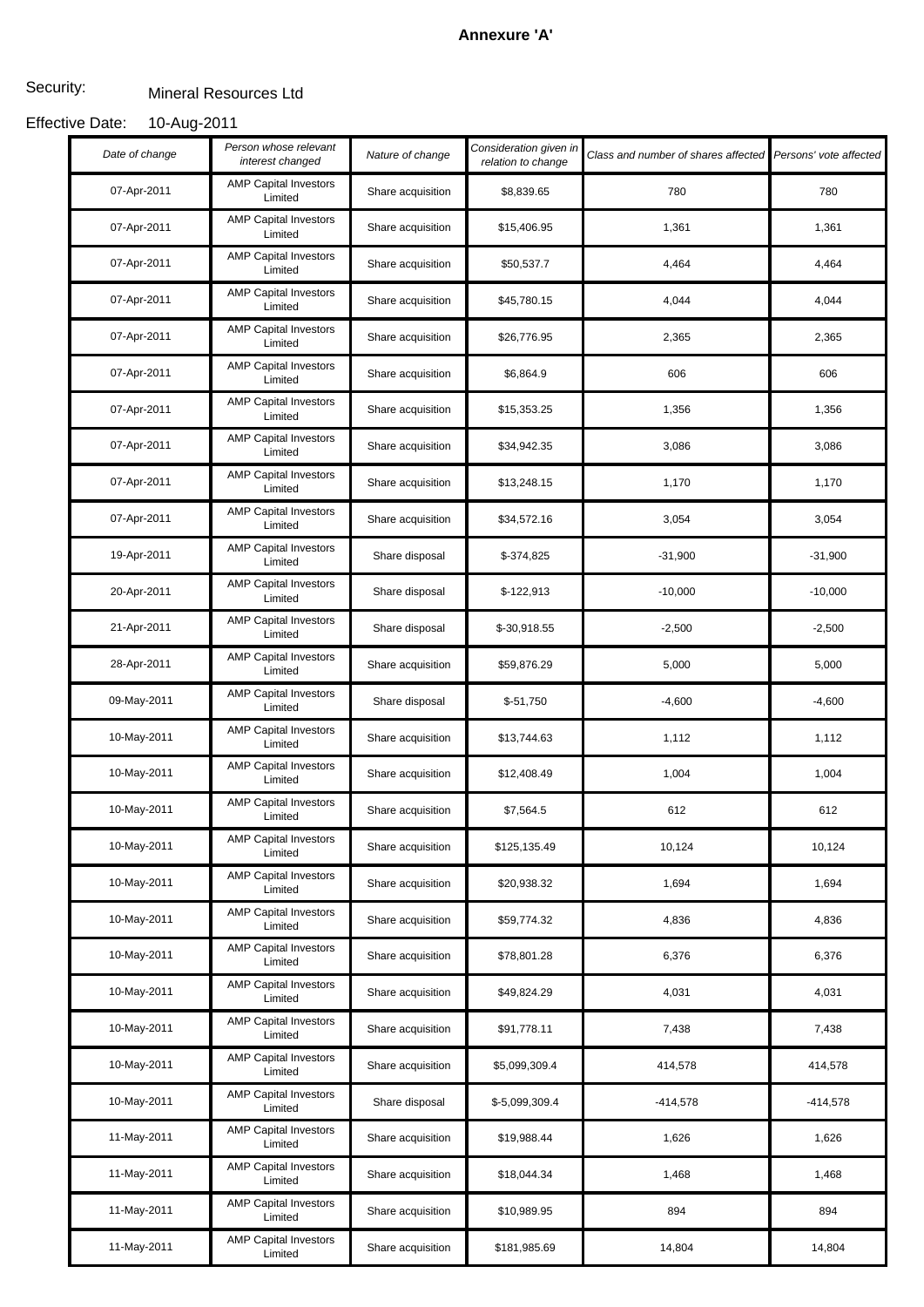| 11-May-2011 | <b>AMP Capital Investors</b><br>Limited | Share acquisition | \$30,462.07     | 2,478      | 2,478      |
|-------------|-----------------------------------------|-------------------|-----------------|------------|------------|
| 11-May-2011 | <b>AMP Capital Investors</b><br>Limited | Share acquisition | \$86,936.14     | 7,072      | 7,072      |
| 11-May-2011 | <b>AMP Capital Investors</b><br>Limited | Share acquisition | \$114,608.55    | 9,324      | 9,324      |
| 11-May-2011 | <b>AMP Capital Investors</b><br>Limited | Share acquisition | \$72,454.97     | 5,894      | 5,894      |
| 11-May-2011 | <b>AMP Capital Investors</b><br>Limited | Share disposal    | \$-1,881,038.53 | $-152,893$ | $-152,893$ |
| 11-May-2011 | <b>AMP Capital Investors</b><br>Limited | Share acquisition | \$93,414.38     | 7,562      | 7,562      |
| 12-May-2011 | <b>AMP Capital Investors</b><br>Limited | Share acquisition | \$3,937.73      | 325        | 325        |
| 12-May-2011 | <b>AMP Capital Investors</b><br>Limited | Share acquisition | \$387.71        | 32         | 32         |
| 12-May-2011 | <b>AMP Capital Investors</b><br>Limited | Share acquisition | \$242.32        | 20         | 20         |
| 12-May-2011 | <b>AMP Capital Investors</b><br>Limited | Share acquisition | \$1,562.98      | 129        | 129        |
| 12-May-2011 | <b>AMP Capital Investors</b><br>Limited | Share acquisition | \$2,483.72      | 205        | 205        |
| 12-May-2011 | <b>AMP Capital Investors</b><br>Limited | Share acquisition | \$1,878         | 155        | 155        |
| 12-May-2011 | <b>AMP Capital Investors</b><br>Limited | Share acquisition | \$654.28        | 54         | 54         |
| 12-May-2011 | <b>AMP Capital Investors</b><br>Limited | Share acquisition | \$436.17        | 36         | 36         |
| 12-May-2011 | <b>AMP Capital Investors</b><br>Limited | Share acquisition | \$126,055.56    | 10,322     | 10,322     |
| 12-May-2011 | <b>AMP Capital Investors</b><br>Limited | Share acquisition | \$12,504.16     | 1,024      | 1,024      |
| 12-May-2011 | <b>AMP Capital Investors</b><br>Limited | Share acquisition | \$7,608.27      | 623        | 623        |
| 12-May-2011 | <b>AMP Capital Investors</b><br>Limited | Share acquisition | \$50,192.63     | 4,110      | 4,110      |
| 12-May-2011 | <b>AMP Capital Investors</b><br>Limited | Share acquisition | \$79,384.36     | 6,501      | 6,501      |
| 12-May-2011 | <b>AMP Capital Investors</b><br>Limited | Share acquisition | \$60,218.95     | 4,931      | 4,931      |
| 12-May-2011 | <b>AMP Capital Investors</b><br>Limited | Share acquisition | \$21,102.89     | 1,728      | 1,728      |
| 12-May-2011 | <b>AMP Capital Investors</b><br>Limited | Share acquisition | \$13,848.76     | 1,134      | 1,134      |
| 12-May-2011 | <b>AMP Capital Investors</b><br>Limited | Share disposal    | \$-4,667,970.39 | $-381,823$ | $-381,823$ |
| 13-May-2011 | <b>AMP Capital Investors</b><br>Limited | Share acquisition | \$11,295.34     | 911        | 911        |
| 20-May-2011 | <b>AMP Capital Investors</b><br>Limited | Share disposal    | \$-250,310.26   | $-20,000$  | $-20,000$  |
| 20-May-2011 | <b>AMP Capital Investors</b><br>Limited | Share disposal    | \$-549,305.64   | $-44,054$  | $-44,054$  |
| 24-May-2011 | <b>AMP Capital Investors</b><br>Limited | Share disposal    | \$-171,732.98   | $-13,959$  | $-13,959$  |
| 24-May-2011 | <b>AMP Capital Investors</b><br>Limited | Share acquisition | \$171,732.98    | 13,959     | 13,959     |
| 24-May-2011 | <b>AMP Capital Investors</b><br>Limited | Share disposal    | \$-242,448.73   | $-19,707$  | $-19,707$  |
| 24-May-2011 | <b>AMP Capital Investors</b><br>Limited | Share acquisition | \$242,448.73    | 19,707     | 19,707     |
| 26-May-2011 | <b>AMP Capital Investors</b><br>Limited | Share disposal    | \$-118,308.72   | $-10,000$  | $-10,000$  |
| 27-May-2011 | <b>AMP Capital Investors</b><br>Limited | Share acquisition | \$30,690.48     | 2,500      | 2,500      |
| 02-Jun-2011 | <b>AMP Capital Investors</b><br>Limited | Share disposal    | $$-48,066.81$   | $-4,000$   | $-4,000$   |
| 02-Jun-2011 | <b>AMP Capital Investors</b><br>Limited | Share acquisition | \$72,060.81     | 5,956      | 5,956      |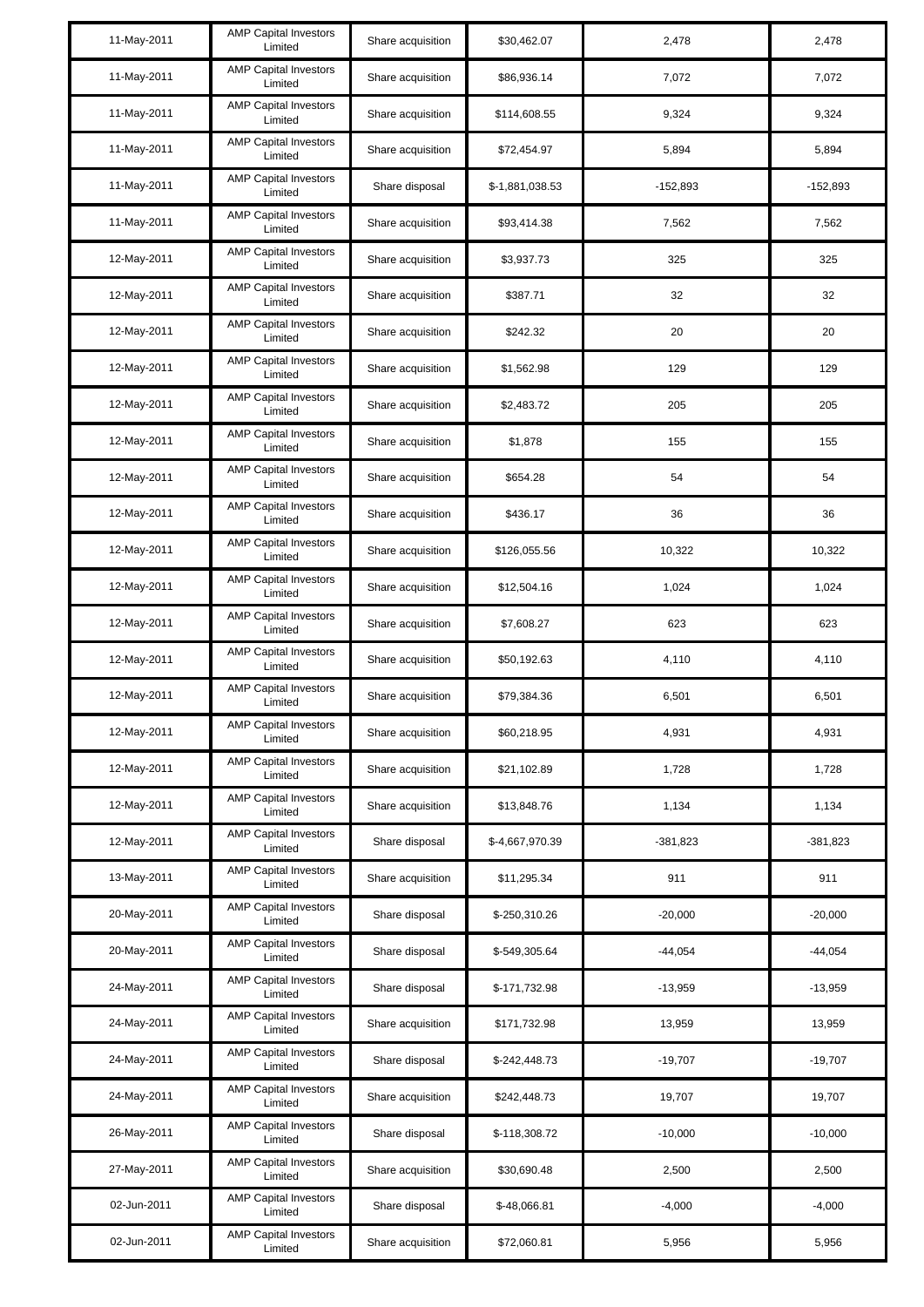| 03-Jun-2011 | <b>AMP Capital Investors</b><br>Limited | Share acquisition | \$114,333.74  | 9,494     | 9,494     |
|-------------|-----------------------------------------|-------------------|---------------|-----------|-----------|
| 07-Jun-2011 | <b>AMP Capital Investors</b><br>Limited | Share disposal    | \$-118,036.84 | $-10,000$ | $-10,000$ |
| 07-Jun-2011 | <b>AMP Capital Investors</b><br>Limited | Share acquisition | \$134,223.72  | 11,325    | 11,325    |
| 09-Jun-2011 | <b>AMP Capital Investors</b><br>Limited | Share acquisition | \$91,234.15   | 7,725     | 7,725     |
| 14-Jun-2011 | <b>AMP Capital Investors</b><br>Limited | Share acquisition | \$914.02      | 76        | 76        |
| 15-Jun-2011 | <b>AMP Capital Investors</b><br>Limited | Share acquisition | \$23,989.92   | 1,983     | 1,983     |
| 17-Jun-2011 | <b>AMP Capital Investors</b><br>Limited | Share disposal    | \$-591,304.8  | $-50,000$ | $-50,000$ |
| 20-Jun-2011 | <b>AMP Capital Investors</b><br>Limited | Share disposal    | \$-29,438.28  | $-2,500$  | $-2,500$  |
| 21-Jun-2011 | <b>AMP Capital Investors</b><br>Limited | Share disposal    | $$-117,481.4$ | $-10,000$ | $-10,000$ |
| 21-Jun-2011 | <b>AMP Capital Investors</b><br>Limited | Share disposal    | \$-58,829.22  | $-5,000$  | $-5,000$  |
| 24-Jun-2011 | <b>AMP Capital Investors</b><br>Limited | Share acquisition | \$388,452.38  | 33,611    | 33,611    |
| 01-Jul-2011 | <b>AMP Capital Investors</b><br>Limited | Share acquisition | \$130,497.93  | 11,300    | 11,300    |
| 05-Jul-2011 | <b>AMP Capital Investors</b><br>Limited | Share acquisition | \$25,155.47   | 2,079     | 2,079     |
| 06-Jul-2011 | <b>AMP Capital Investors</b><br>Limited | Share disposal    | \$-30,359.07  | $-2,500$  | $-2,500$  |
| 12-Jul-2011 | <b>AMP Capital Investors</b><br>Limited | Share acquisition | \$32,447.01   | 2,717     | 2,717     |
| 13-Jul-2011 | <b>AMP Capital Investors</b><br>Limited | Share acquisition | \$30,751.3    | 2,576     | 2,576     |
| 14-Jul-2011 | <b>AMP Capital Investors</b><br>Limited | Share disposal    | $$-59,332.16$ | $-5,000$  | $-5,000$  |
| 14-Jul-2011 | <b>AMP Capital Investors</b><br>Limited | Share acquisition | \$24,086.57   | 2,024     | 2,024     |
| 18-Jul-2011 | <b>AMP Capital Investors</b><br>Limited | Share acquisition | \$29,173.29   | 2,480     | 2,480     |
| 20-Jul-2011 | <b>AMP Capital Investors</b><br>Limited | Share disposal    | \$-191,191.26 | $-15,814$ | $-15,814$ |
| 21-Jul-2011 | <b>AMP Capital Investors</b><br>Limited | Share disposal    | \$-277,945.25 | $-22,421$ | $-22,421$ |
| 21-Jul-2011 | <b>AMP Capital Investors</b><br>Limited | Share disposal    | \$-300,852    | $-24,400$ | $-24,400$ |
| 28-Jul-2011 | <b>AMP Capital Investors</b><br>Limited | Share acquisition | \$73,680      | 6,000     | 6,000     |
| 02-Aug-2011 | <b>AMP Capital Investors</b><br>Limited | Share disposal    | \$-184,439.84 | $-15,000$ | $-15,000$ |
| 02-Aug-2011 | <b>AMP Capital Investors</b><br>Limited | Share disposal    | \$-61,697.55  | $-5,000$  | $-5,000$  |
| 03-Aug-2011 | <b>AMP Capital Investors</b><br>Limited | Share disposal    | \$-29,943.27  | $-2,500$  | $-2,500$  |
| 04-Aug-2011 | <b>AMP Capital Investors</b><br>Limited | Share disposal    | \$-135,487.75 | $-11,419$ | $-11,419$ |
| 04-Aug-2011 | <b>AMP Capital Investors</b><br>Limited | Share disposal    | $$-83,473.2$  | $-7,080$  | $-7,080$  |
| 05-Aug-2011 | <b>AMP Capital Investors</b><br>Limited | Share acquisition | \$28,197.24   | 2,500     | 2,500     |
| 08-Aug-2011 | <b>AMP Capital Investors</b><br>Limited | Share disposal    | \$-164,544.3  | $-15,000$ | $-15,000$ |
| 10-Aug-2011 | <b>AMP Capital Investors</b><br>Limited | Share disposal    | \$-48,486.99  | $-4,392$  | $-4,392$  |
| 07-Apr-2011 | <b>AMP Life Limited</b>                 | Share acquisition | \$37,573.35   | 3,319     | 3,319     |
| 07-Apr-2011 | <b>AMP Life Limited</b>                 | Share acquisition | \$4,455       | 393       | 393       |
| 07-Apr-2011 | <b>AMP Life Limited</b>                 | Share acquisition | \$16,226.7    | 1,433     | 1,433     |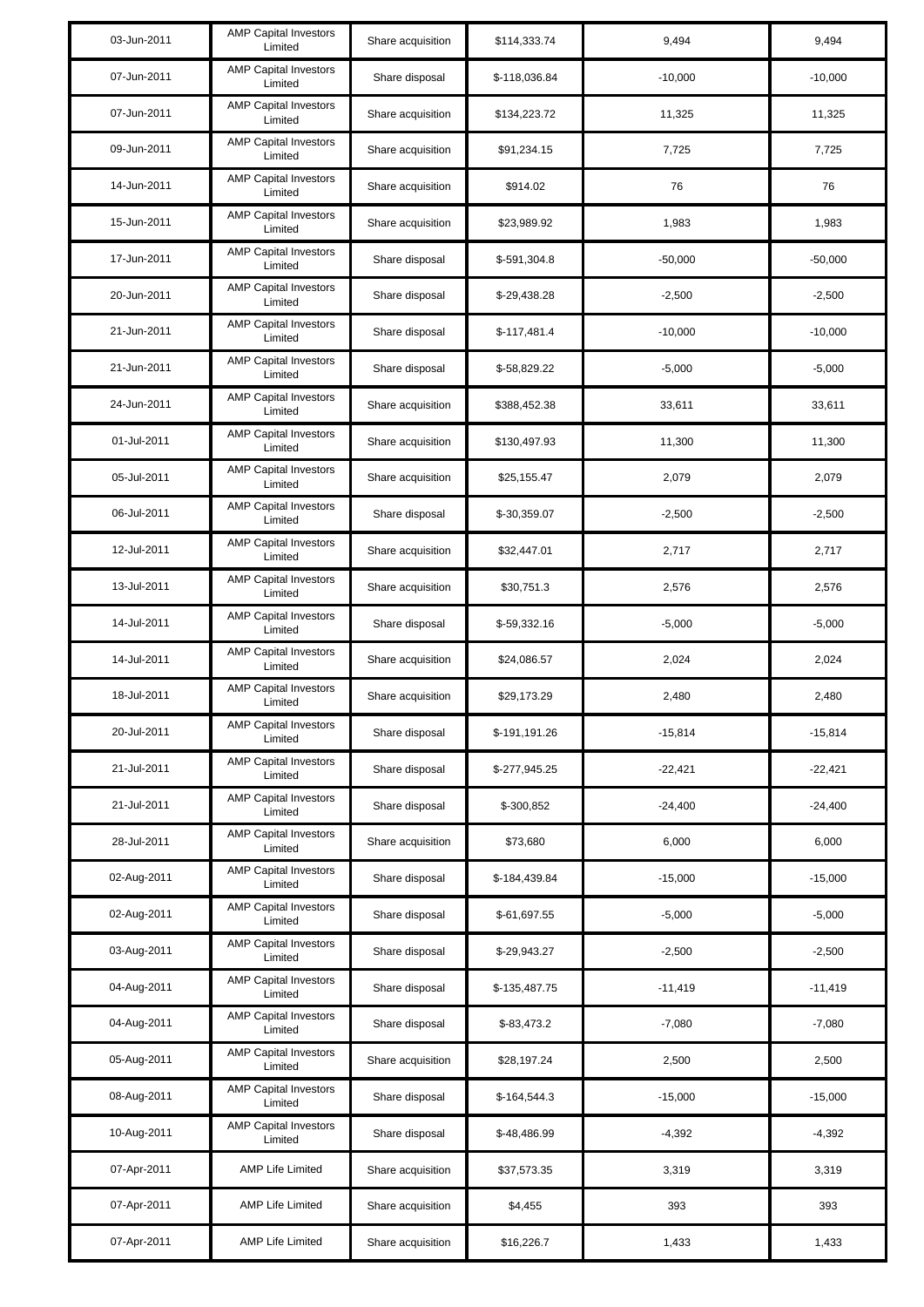| 07-Apr-2011 | <b>AMP Life Limited</b>          | Share acquisition | \$4,545          | 401       | 401       |
|-------------|----------------------------------|-------------------|------------------|-----------|-----------|
| 07-Apr-2011 | <b>AMP Life Limited</b>          | Share acquisition | \$10,812.45      | 955       | 955       |
| 07-Apr-2011 | <b>AMP Life Limited</b>          | Share acquisition | \$80,654.1       | 7,124     | 7,124     |
| 07-Apr-2011 | <b>AMP Life Limited</b>          | Share acquisition | \$31,171.35      | 2,753     | 2,753     |
| 14-Apr-2011 | <b>AMP Life Limited</b>          | Share disposal    | $$-29,661.1$     | $-2,400$  | $-2,400$  |
| 20-Apr-2011 | <b>AMP Life Limited</b>          | Share disposal    | \$-122,567.03    | $-10,000$ | $-10,000$ |
| 10-May-2011 | <b>AMP Life Limited</b>          | Share acquisition | \$237,070.19     | 19,180    | 19,180    |
| 10-May-2011 | <b>AMP Life Limited</b>          | Share acquisition | \$12,743.45      | 1,031     | 1,031     |
| 11-May-2011 | <b>AMP Life Limited</b>          | Share acquisition | \$344,769.69     | 28,046    | 28,046    |
| 11-May-2011 | <b>AMP Life Limited</b>          | Share acquisition | \$18,525.56      | 1,507     | 1,507     |
| 12-May-2011 | <b>AMP Life Limited</b>          | Share acquisition | \$399.83         | 33        | 33        |
| 12-May-2011 | <b>AMP Life Limited</b>          | Share acquisition | \$7,475.64       | 617       | 617       |
| 12-May-2011 | <b>AMP Life Limited</b>          | Share acquisition | \$12,835.15      | 1,051     | 1,051     |
| 12-May-2011 | <b>AMP Life Limited</b>          | Share acquisition | \$238,799.68     | 19,554    | 19,554    |
| 30-May-2011 | <b>AMP Life Limited</b>          | Share disposal    | \$-119,953.9     | $-10,000$ | $-10,000$ |
| 13-Jul-2011 | <b>AMP Life Limited</b>          | Share disposal    | \$-298,239.07    | $-25,000$ | $-25,000$ |
| 13-Jul-2011 | <b>AMP Life Limited</b>          | Share disposal    | \$-59,729.22     | $-5,000$  | $-5,000$  |
| 18-Jul-2011 | <b>AMP Life Limited</b>          | Share disposal    | $$-60,343.05$    | $-5,145$  | $-5,145$  |
| 04-Aug-2011 | <b>AMP Life Limited</b>          | Share disposal    | \$-295,949.09    | $-25,000$ | $-25,000$ |
| 09-Aug-2011 | <b>AMP Life Limited</b>          | Share disposal    | \$-164,796.02    | $-15,000$ | $-15,000$ |
| 18-Apr-2011 | ipac Asset Management<br>Limited | Share disposal    | -\$70,826.13     | $-5,863$  | $-5,863$  |
| 15-Apr-2011 | ipac Asset Management<br>Limited | Share disposal    | $-$146,461.64$   | $-12.102$ | $-12,102$ |
| 31-May-2011 | ipac Asset Management<br>Limited | Share disposal    | $-$ \$238,308.12 | $-19,706$ | $-19,706$ |
| 27-May-2011 | ipac Asset Management<br>Limited | Share disposal    | $-$ \$8,724.85   | $-710$    | $-710$    |
| 30-May-2011 | ipac Asset Management<br>Limited | Share disposal    | -\$152,288.65    | $-12,654$ | $-12,654$ |
| 15-Jun-2011 | ipac Asset Management<br>Limited | Share disposal    | $-$ \$354,117.80 | $-29,259$ | $-29,259$ |
| 01-Jun-2011 | ipac Asset Management<br>Limited | Share disposal    | -\$884,910.02    | $-72,611$ | $-72,611$ |
| 08-Jun-2011 | ipac Asset Management<br>Limited | Share disposal    | $-$ \$56,517.43  | $-4,725$  | $-4,725$  |
| 02-Jun-2011 | ipac Asset Management<br>Limited | Share disposal    | $-$211,396.58$   | $-17,498$ | $-17,498$ |
| 03-Jun-2011 | ipac Asset Management<br>Limited | Share disposal    | -\$27,720.96     | $-2,302$  | $-2,302$  |
| 09-Jun-2011 | ipac Asset Management<br>Limited | Share disposal    | -\$93,974.50     | $-7,958$  | $-7,958$  |
| 10-Jun-2011 | ipac Asset Management<br>Limited | Share disposal    | $-$248,000.84$   | $-20,833$ | $-20,833$ |
| 16-Jun-2011 | ipac Asset Management<br>Limited | Share disposal    | $-$1,169.63$     | $-99$     | -99       |
| 17-Jun-2011 | ipac Asset Management<br>Limited | Share disposal    | $-$498,892.00$   | $-42,304$ | $-42,304$ |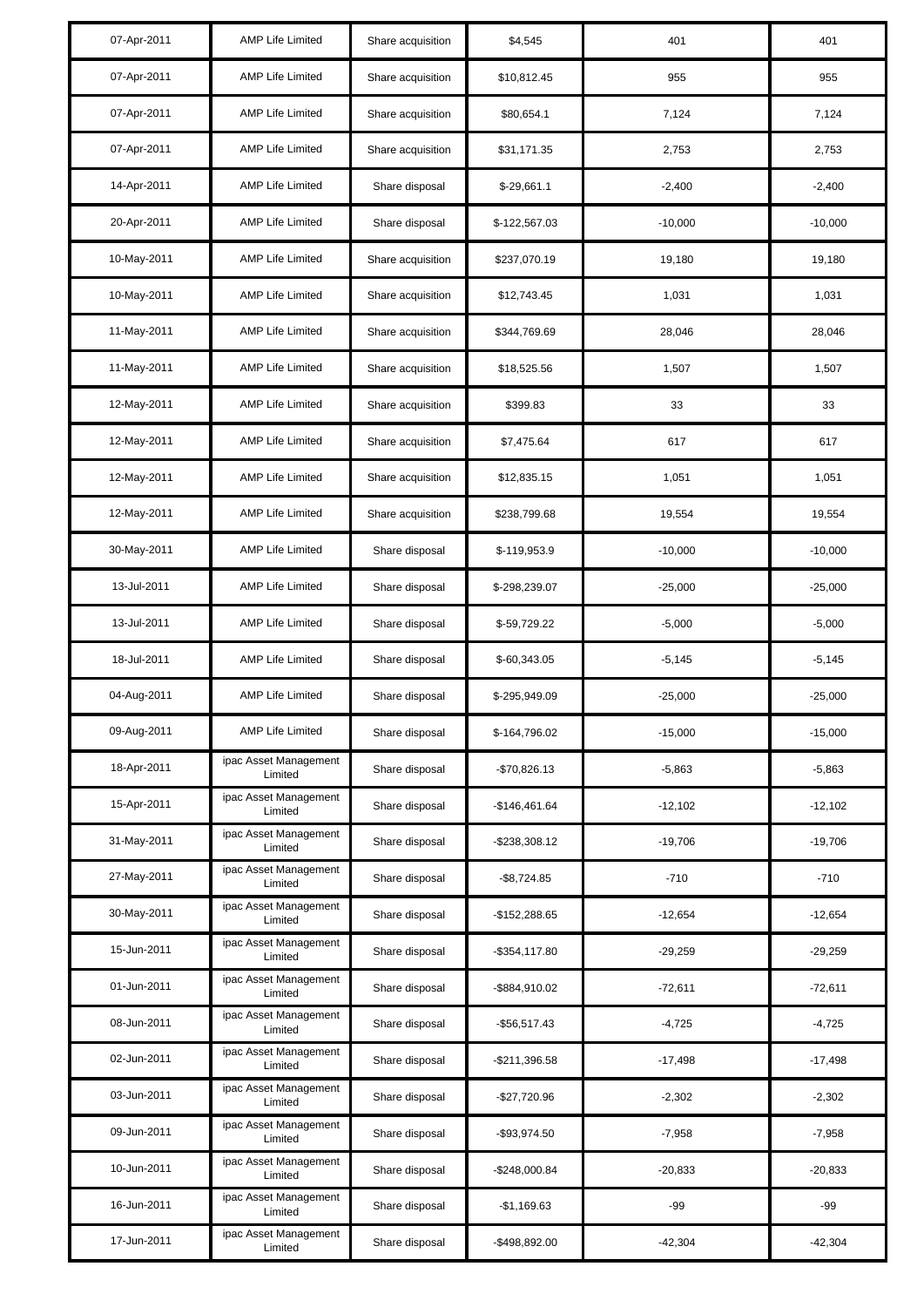| 07-Jun-2011 | ipac Asset Management<br>Limited                   | Share disposal    | $-$ \$221,465.67 | $-18,770$ | $-18,770$ |
|-------------|----------------------------------------------------|-------------------|------------------|-----------|-----------|
| 26-May-2011 | ipac Asset Management<br>Limited                   | Share disposal    | $-$272,800.69$   | $-22,939$ | $-22.939$ |
| 27-May-2011 | ipac Asset Management<br>Limited                   | Share disposal    | -\$163,316.39    | $-13,343$ | $-13,343$ |
| 14-Jun-2011 | ipac Asset Management<br>Limited                   | Share disposal    | -\$66,503.39     | $-5,534$  | $-5,534$  |
| 04-Jul-2011 | ipac Asset Management<br>Limited                   | Share disposal    | $-$227,054.46$   | $-19,119$ | $-19,119$ |
| 28-Jun-2011 | ipac Asset Management<br>Limited                   | Share disposal    | -\$50,269.37     | $-4,569$  | $-4,569$  |
| 22-Jun-2011 | ipac Asset Management<br>Limited                   | Share disposal    | $-$3,117.44$     | $-260$    | $-260$    |
| 30-Jun-2011 | ipac Asset Management<br>Limited                   | Share disposal    | $-$177,037.83$   | $-15,373$ | $-15,373$ |
| 29-Jun-2011 | ipac Asset Management<br>Limited                   | Share disposal    | $-$ \$433,186.21 | $-38,316$ | $-38,316$ |
| 05-Jul-2011 | ipac Asset Management<br>Limited                   | Share disposal    | $-$7,519.22$     | $-615$    | $-615$    |
| 05-Jul-2011 | ipac Asset Management<br>Limited                   | Share disposal    | $-$25,806.46$    | $-2,133$  | $-2,133$  |
| 05-Jul-2011 | ipac Asset Management<br>Limited                   | Share disposal    | -\$184,622.35    | $-15,129$ | $-15,129$ |
| 01-Jul-2011 | ipac Asset Management<br>Limited                   | Share disposal    | $-$147,682.70$   | $-12,746$ | $-12,746$ |
| 06-Jul-2011 | ipac Asset Management<br>Limited                   | Share disposal    | $-$15,090.96$    | $-1,241$  | $-1,241$  |
| 23-Jun-2011 | ipac Asset Management<br>Limited                   | Share disposal    | $-$120,050.15$   | $-10,024$ | $-10,024$ |
| 05-May-2011 | National Mutual Funds<br>Management Limited        | Share acquisition | \$29,288.37      | 2,600     | 2,600     |
| 01-Aug-2011 | National Mutual Funds<br>Management Limited        | Share disposal    | $-$2,507.94$     | $-200$    | $-200$    |
| 04-May-2011 | National Mutual Funds<br>Management Limited        | Share acquisition | \$22,873.64      | 2,039     | 2,039     |
| 05-May-2011 | National Mutual Funds<br>Management Limited        | Share acquisition | \$24,343.14      | 2,161     | 2,161     |
| 04-May-2011 | National Mutual Funds<br><b>Management Limited</b> | Share acquisition | \$47,519.74      | 4,236     | 4,236     |
| 05-May-2011 | National Mutual Funds<br>Management Limited        | Share acquisition | \$55,918.27      | 4,964     | 4,964     |
| 04-May-2011 | National Mutual Funds<br>Management Limited        | Share acquisition | \$68,721.88      | 6,126     | 6,126     |
| 05-May-2011 | National Mutual Funds<br>Management Limited        | Share acquisition | \$83,066.34      | 7,374     | 7,374     |
| 24-Jun-2011 | National Mutual Funds<br>Management Limited        | Share disposal    | $-$ \$484,133.72 | $-42,000$ | $-42,000$ |
| 04-May-2011 | National Mutual Funds<br>Management Limited        | Share acquisition | \$3,667.57       | 328       | 328       |
| 04-May-2011 | National Mutual Funds<br>Management Limited        | Share acquisition | \$1,084,775.94   | 96,699    | 96,699    |
| 05-May-2011 | National Mutual Funds<br>Management Limited        | Share acquisition | \$1,380,755.45   | 122,573   | 122,573   |
| 06-Jun-2011 | National Mutual Funds<br>Management Limited        | Share disposal    | $-$421,148.65$   | $-35,700$ | $-35,700$ |
| 03-Jun-2011 | National Mutual Funds<br>Management Limited        | Share disposal    | -\$428,101.59    | $-35,700$ | $-35,700$ |
| 28-Jun-2011 | ipac Asset Management<br>Limited                   | Share disposal    | -\$550,174.96    | $-49,560$ | $-49,560$ |
| 23-Jun-2011 | ipac Asset Management<br>Limited                   | Share disposal    | $-$195,461.12$   | $-16,396$ | $-16,396$ |
| 15-Apr-2011 | ipac Asset Management<br>Limited                   | Share acquisition | \$326,863.17     | 26,976    | 26,976    |
| 19-Apr-2011 | ipac Asset Management<br>Limited                   | Share acquisition | \$201,143.42     | 17,088    | 17,088    |
| 12-Apr-2011 | ipac Asset Management<br>Limited                   | Share acquisition | \$189,604.92     | 15,279    | 15,279    |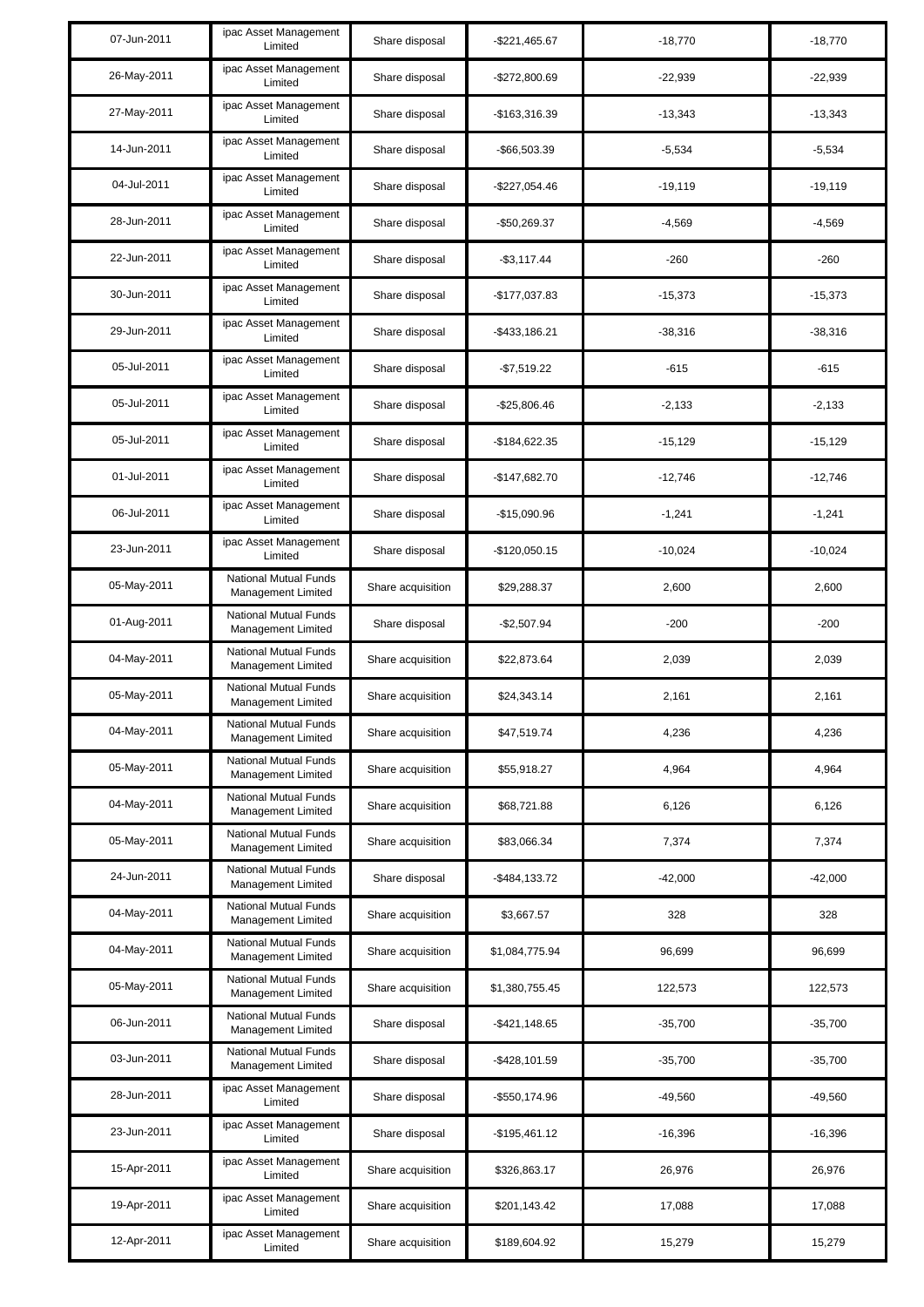| 07-Apr-2011 | ipac Asset Management<br>Limited | Share acquisition | \$150,518.29 | 12.177 | 12,177 |
|-------------|----------------------------------|-------------------|--------------|--------|--------|
| 08-Apr-2011 | ipac Asset Management<br>Limited | Share acquisition | \$456,101.02 | 36,456 | 36,456 |
| 07-Apr-2011 | ipac Asset Management<br>Limited | Share acquisition | \$49,943.84  | 4.412  | 4,412  |
| 06-Apr-2011 | ipac Asset Management<br>Limited | Share acquisition | \$51,149.30  | 4.155  | 4,155  |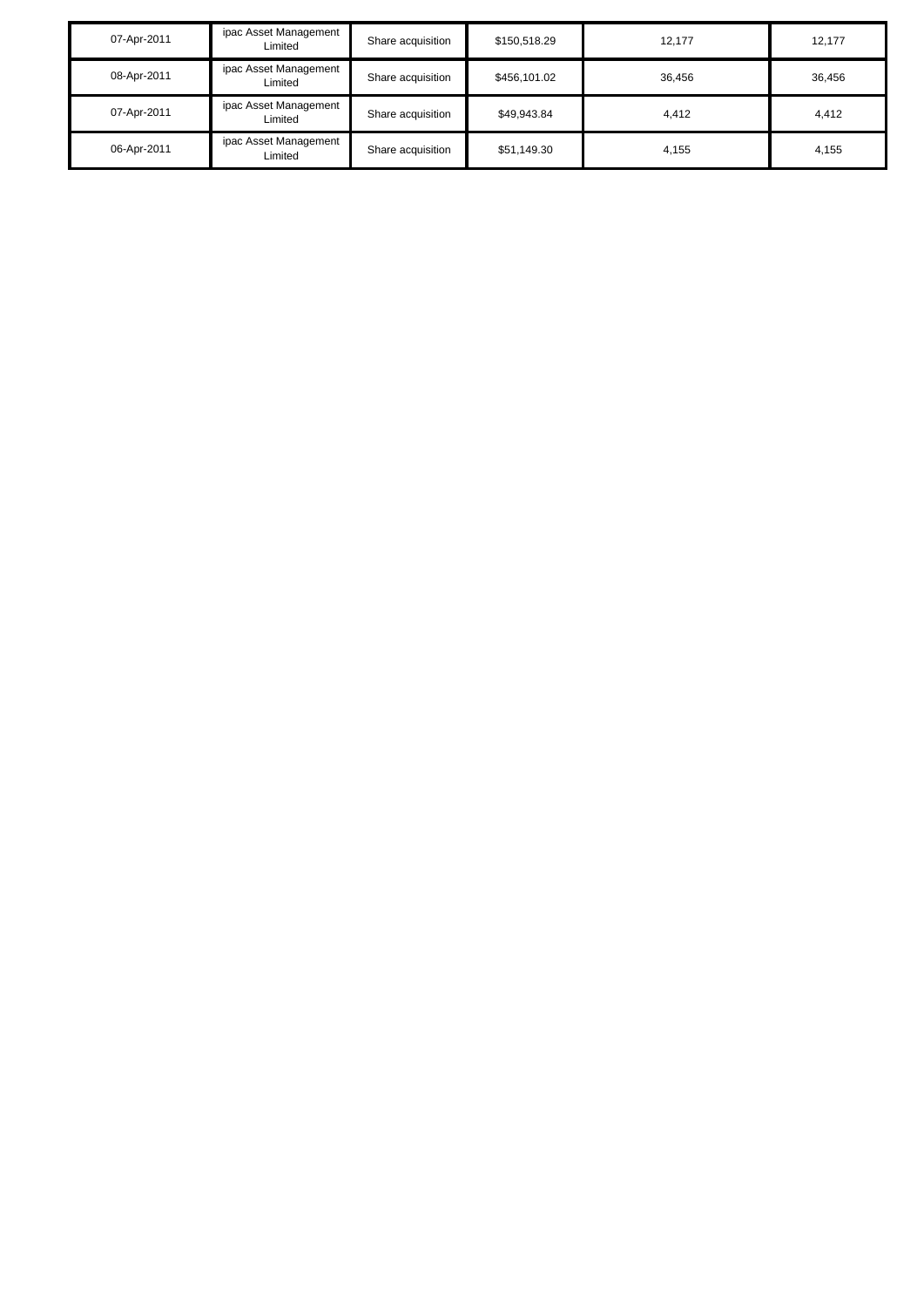| <b>Name</b><br><u> 1999 - Johann John Stoff, fransk politik (f. 1989)</u>            | <b>Country</b>       | <b>Company No.</b> |
|--------------------------------------------------------------------------------------|----------------------|--------------------|
| 140 St Georges Terrace Pty Limited                                                   | Australia            | 121654108          |
| 255 George Street Investment A Pty Ltd                                               | Australia            | 64751471           |
| 255 George Street Investment B Pty Ltd                                               | Australia            | 64751588           |
| 35 Ocean Keys Pty Limited                                                            | Australia            | 122848917          |
| Abbey Capital Real Estate Pty Limited                                                | Australia            | 63958341           |
| <b>ACPP Industrial Pty Limited</b>                                                   | Australia            | 108662022          |
| <b>ACPP Office Pty Limited</b>                                                       | Australia            | 108662031          |
| <b>ACPP Retail Pty Limited</b>                                                       | Australia            | 108662013          |
|                                                                                      |                      |                    |
| Aged Care Investment Services No. 1 Pty Limited                                      | Australia            | 86801041           |
| Aged Care Investment Services No. 2 Pty Limited                                      | Australia            | 82747313           |
| <b>Allmarg Corporation Limited</b>                                                   | New Zealand          | WN/980668          |
| AMP (UK) Finance Services Plc                                                        | United Kingdom       | 3551613            |
| <b>AMP ASAL Pty Limited</b>                                                          | Australia            | 96046123           |
| AMP Australian Financial Services Holdings Limited                                   | Australia            | 102756794          |
| <b>AMP Bank Limited</b>                                                              | Australia            | 81596009           |
| AMP Capital (International Finance No. 1) SA                                         | Luxembourg           | B146275            |
| AMP Capital (International Finance No. 2) SA                                         | Luxembourg           | B146277            |
| AMP Capital AB Holdings Pty Limited                                                  | Australia            | 139529883          |
| AMP Capital Advisors India Private Limited                                           | <b>Mauritius</b>     | PTC161734          |
| AMP Capital Bayfair Pty Limited                                                      | Australia            | 121179486          |
| AMP Capital Brookfield Pty Limited                                                   | Australia            | 119095297          |
| <b>AMP Capital Finance Limited</b>                                                   | Australia            | 123968089          |
| AMP Capital Global Property Securities Pty Limited                                   | Australia            | 120524950          |
| <b>AMP Capital Holdings Limited</b>                                                  | Australia            | 78651966           |
| AMP Capital Investments No. 11 Limited                                               | New Zealand          | WN/1115593         |
| AMP Capital Investments No. 14 Limited                                               | New Zealand          | 1503268            |
| AMP Capital Investments No. 2 Limited                                                | New Zealand          | WN/976346          |
| AMP Capital Investments No. 8 Limited                                                | New Zealand          | WN/1039274         |
|                                                                                      |                      |                    |
| AMP Capital Investors (Hong Kong) Limited                                            | Hong Kong            | <b>TBA</b>         |
| AMP Capital Investors (Luxembourg No. 3) S.à r.l.                                    | Luxembourg           | B137831            |
| AMP Capital Investors (Luxembourg No. 4) S.à r.l.                                    | Luxembourg           | B149134            |
| AMP Capital Investors (Luxembourg No. 5) S.à r.l.                                    | Luxembourg           | <b>TBA</b>         |
| AMP Capital Investors (Luxembourg No. 6) S.à r.l.                                    | Luxembourg           | <b>TBA</b>         |
| AMP Capital Investors (Luxembourg) S.à r.l.                                          | Luxembourg           | B140092            |
| AMP Capital Investors (New Zealand) Limited                                          | New Zealand          | WN/461290          |
| AMP Capital Investors (Property Funds Management Jersey) Limited                     | Jersey               | 91098              |
| AMP Capital Investors (Singapore) Pte. Ltd.                                          | Singapore            | 200312149D         |
| AMP Capital Investors (Singapore) REIT Management Ltd.                               | Singapore            | 200716478N         |
| AMP Capital Investors (UK) Limited                                                   | United Kingdom       | 5524536            |
| AMP Capital Investors (US) Limited                                                   | <b>United States</b> | <b>TBA</b>         |
| AMP Capital Investors Advisory (Beijing) Limited                                     | China                | 110000450018958    |
| AMP Capital Investors International Holdings Limited                                 | Australia            | 114 352 957        |
| AMP Capital Investors Japan KK                                                       | Japan                | 0199-01-115280     |
| AMP Capital Investors KK [formerly Gemini Advisors Securities Investment Company KK] | Japan                | <b>TBA</b>         |
| <b>AMP Capital Investors Limited</b>                                                 | Australia            | 1777591            |
| AMP Capital Investors Office and Industrial (Singapore) Pte. Ltd.                    | Singapore            | 200722741R         |
| AMP Capital Investors Property Japan KK                                              | Japan                | <b>TBA</b>         |
| AMP Capital Investors Real Estate Pty Limited                                        | Australia            | 63858711           |
| <b>AMP Capital Lifestyle Limited</b>                                                 | Australia            | 124342650          |
| AMP Capital Office and Industrial Pty Limited                                        | Australia            | 99105094           |
| <b>AMP Capital Palms Pty Limited</b>                                                 | Australia            | 124646582          |
| <b>AMP Capital Property Nominees Limited</b>                                         | Australia            | 2301260            |
| AMP Capital Shopping Centres Pty Limited                                             | Australia            | 1595955            |
| AMP CMBS No.1 Pty Limited                                                            | Australia            | 105197395          |
| AMP CMBS No.2 Pty Limited                                                            | Australia            | 105197377          |
| AMP Crossroads Pty Limited                                                           | Australia            | 107968212          |
|                                                                                      |                      |                    |
| AMP Custodian Services (NZ) Limited                                                  | New Zealand          | WN/312763          |
| AMP Davidson Road Pty Limited                                                        | Australia            | 107968203          |
| <b>AMP Finance Limited</b>                                                           | Australia            | 2812704            |
| <b>AMP Finance Services Limited</b>                                                  | Australia            | 80339466           |
| AMP Financial Investment Group Holdings Limited                                      | Australia            | 81596036           |
| AMP Financial Planning Pty Limited                                                   | Australia            | 51208327           |
| AMP Financial Services Holdings Limited                                              | Australia            | 76716704           |
| AMP Foundation Income Beneficiary Pty Limited                                        | Australia            | 80375766           |
| <b>AMP Foundation Limited</b>                                                        | Australia            | 76716697           |
| <b>AMP GBS Limited</b>                                                               | Australia            | 87651947           |
| AMP GDPF Pty Limited                                                                 | Australia            | 120525019          |
| AMP GI Distribution Pty Limited                                                      | Australia            | 98080810           |
| AMP Global Property Investments Pty Ltd                                              | Australia            | 3218415            |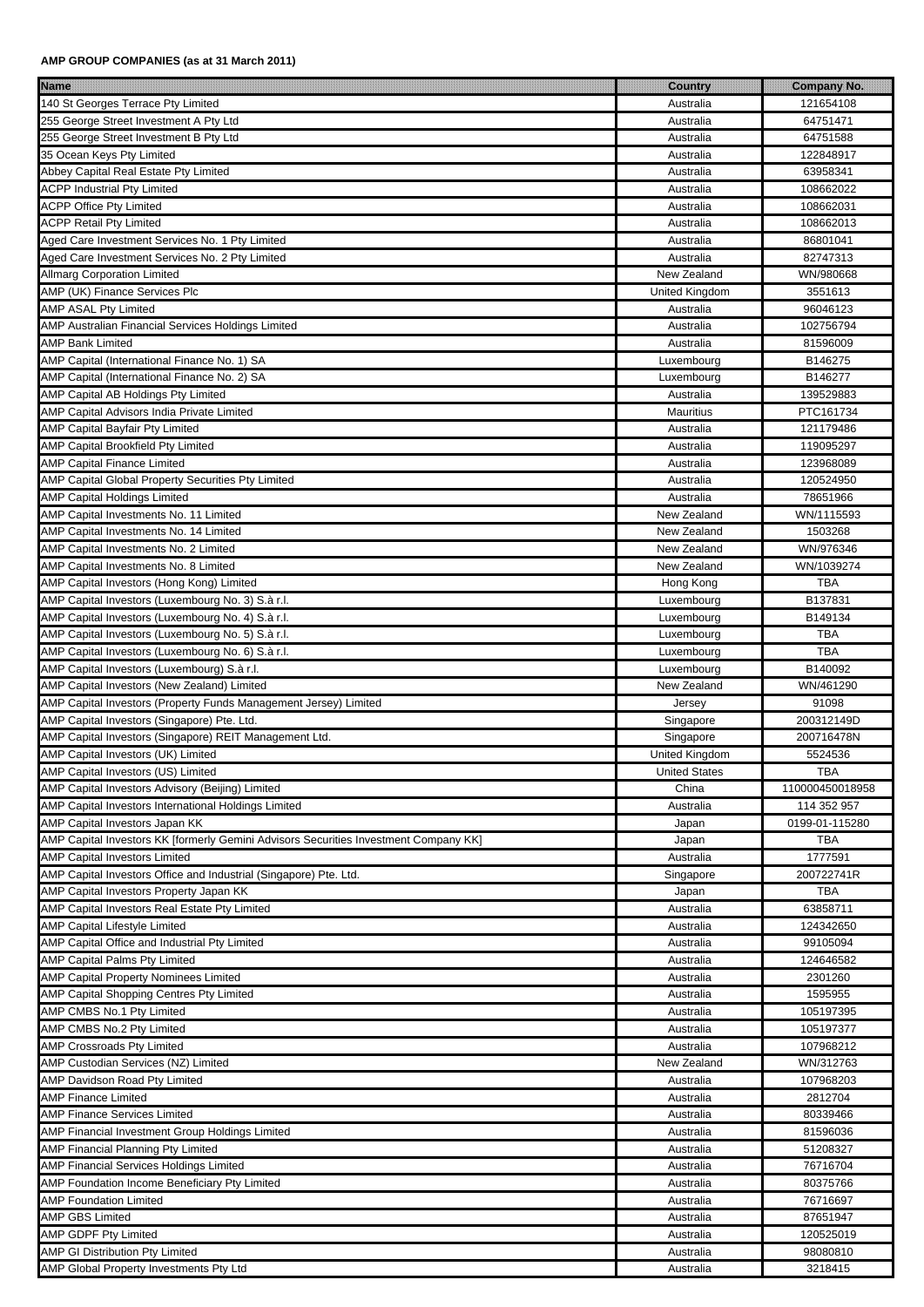| <u> 1989 - Andrea Stadt British, fransk politik (d. 1989)</u><br><b>Name</b> | <b>Country</b>           | <b>Company No.</b>   |
|------------------------------------------------------------------------------|--------------------------|----------------------|
| <b>AMP Group Finance Services Limited</b>                                    | Australia                | 84247914             |
| <b>AMP Group Holdings Limited</b>                                            | Australia                | 79804676             |
| <b>AMP Group Services Limited</b>                                            | Australia                | 80339457             |
| <b>AMP Holdings Limited</b>                                                  | Australia                | 79958062             |
| AMP Insurance Investment Holdings Pty Limited                                | Australia                | 82562892             |
| AMP Investment Management (NZ) Limited                                       | New Zealand              | WN339052             |
| AMP Investment Services No. 2 Pty Limited                                    | Australia                | 84332187             |
| AMP Investment Services Pty Limited                                          | Australia                | 63986989             |
| AMP Investments Chile Limitada                                               | Chile                    | 78.816.400           |
| <b>AMP Lending Services Limited</b>                                          | Australia                | 113 408 941          |
| AMP Life (NZ) Investments Holdings Limited                                   | New Zealand              | 2195429              |
| AMP Life (NZ) Investments Limited                                            | New Zealand              | 2195430              |
| <b>AMP Life Limited</b>                                                      | Australia                | 79300379             |
| <b>AMP Limited</b>                                                           | Australia                | 79354519             |
| AMP Macquarie Holding Pty Limited                                            | Australia                | 103734836            |
| <b>AMP Macquarie Pty Limited</b>                                             | Australia                | 103734854            |
| <b>AMP NZ Carpark Limited</b>                                                | New Zealand              | 1806834              |
| <b>AMP Pacific Fair Pty Limited</b>                                          | Australia                | 103734890            |
| <b>AMP Personal Investment Services Limited</b>                              | Australia                | 8630546              |
| AMP Planner Register Company Pty Limited                                     | Australia                | 129899896            |
| AMP Private Capital Funds Holdings Limited                                   | New Zealand              | WN/1002011           |
| AMP Private Capital New Zealand Limited                                      | New Zealand              | WN/981063            |
| AMP Private Capital No. 2 Pty Limited                                        | Australia                | 94036914             |
| <b>AMP Private Capital Pty Limited</b>                                       | Australia                | 88794692             |
| AMP Private Investments Pty Limited                                          | Australia                | 62239089             |
| Amp Private Wealth Management Pty Ltd                                        | Australia                | 139353496            |
| AMP Property Investments (Qld) Pty. Ltd.                                     | Australia                | 10806014             |
| AMP Remuneration Reward Plans Nominees Pty Limited                           | Australia                | 4014635              |
| AMP Riverside Plaza Pty Limited                                              | Australia                | 107968187            |
| AMP Royal Randwick Pty Limited                                               | Australia                | 110549249            |
| AMP Services (NZ) Limited                                                    | New Zealand              | 339042               |
|                                                                              |                          |                      |
| <b>AMP Services Holdings Limited</b><br><b>AMP Services Limited</b>          | Australia<br>Australia   | 81102552<br>81143786 |
|                                                                              |                          |                      |
| AMP SMSF Holding Co. Pty Ltd<br>AMP Superannuation (NZ) Limited              | Australia<br>New Zealand | 147879230<br>30274   |
| <b>AMP Superannuation Limited</b>                                            | Australia                | 8414104              |
|                                                                              | Australia                | 108254100            |
| AMP Warringah Mall Pty Limited<br>AMP/ERGO Mortgage and Savings Limited      | New Zealand              | 662366               |
| Arrive Wealth Management Limited                                             | Australia                | 64490446             |
| <b>Arrow Systems Pty Limited</b>                                             | Australia                | 77001211             |
| Arthur Ellis & Co Limited                                                    | New Zealand              | WN/143113            |
| Auburn Mega Mall Pty Limited                                                 | Australia                | 111075828            |
| Australian Mutual Provident Society Pty Limited                              | Australia                | 81589639             |
| Australian Securities Administration Limited                                 | Australia                | 2905197              |
| AWOF New Zealand Office Pty Limited                                          | Australia                | 122875790            |
| CBD Financial Planning Pty Limited                                           | Australia                | 002 515 442          |
| Collins Place No. 2 Pty Ltd                                                  | Australia                | 90537643             |
| <b>Collins Place Pty Limited</b>                                             | Australia                | 84238497             |
| Donaghys Australia Pty Limited                                               | Australia                | 8580738              |
| Donaghys Industries Limited                                                  | New Zealand              | WN/383438            |
| Donaghys International Limited                                               | New Zealand              | WN/322882            |
| Donaghys Limited                                                             | New Zealand              | WN/142919            |
| Donaghys Pty Limited                                                         | Australia                | 4056508              |
| <b>Glendenning Pty Limited</b>                                               | Australia                | 126113264            |
| <b>Hillross Alliances Limited</b>                                            | Australia                | 96538288             |
| Hillross Financial Services Limited                                          | Australia                | 3323055              |
| Hillross Innisfail Pty Limited                                               | Australia                | 1004443              |
| Hillross Wealth Management Centre Canberra Pty Ltd                           | Australia                | 139867888            |
| Hillross Wealth Management Centre Melbourne Pty Ltd                          | Australia                | 137912666            |
| Honeysuckle 231 Pty Limited                                                  | Australia                | 114 118 026          |
| Hospital Car Parking Holdings Limited                                        | New Zealand              | 1511062              |
| Hospital Car Parking Limited                                                 | New Zealand              | 1511064              |
| <b>INSSA Pty Limited</b>                                                     | Australia                | 63061192             |
| Inversiones Mineras Los Andes Limitada                                       | Chile                    | N/A                  |
| Kent Street Pty Limited                                                      | Australia                | 6794654              |
| Kiwi Kat Limited                                                             | New Zealand              | TBA                  |
| Knox City Shopping Centre Investments (No. 2) Pty Limited                    | Australia                | 63958378             |
| Marrickville Metro Shopping Centre Pty Limited                               | Australia                | 111075837            |
| Mowla Pty. Ltd.                                                              | Australia                | 5133835              |
| Omega (Australia) Pty Limited                                                | Australia                | 82747331             |
| PHFT Finance Pty Limited                                                     | Australia                | 123249847            |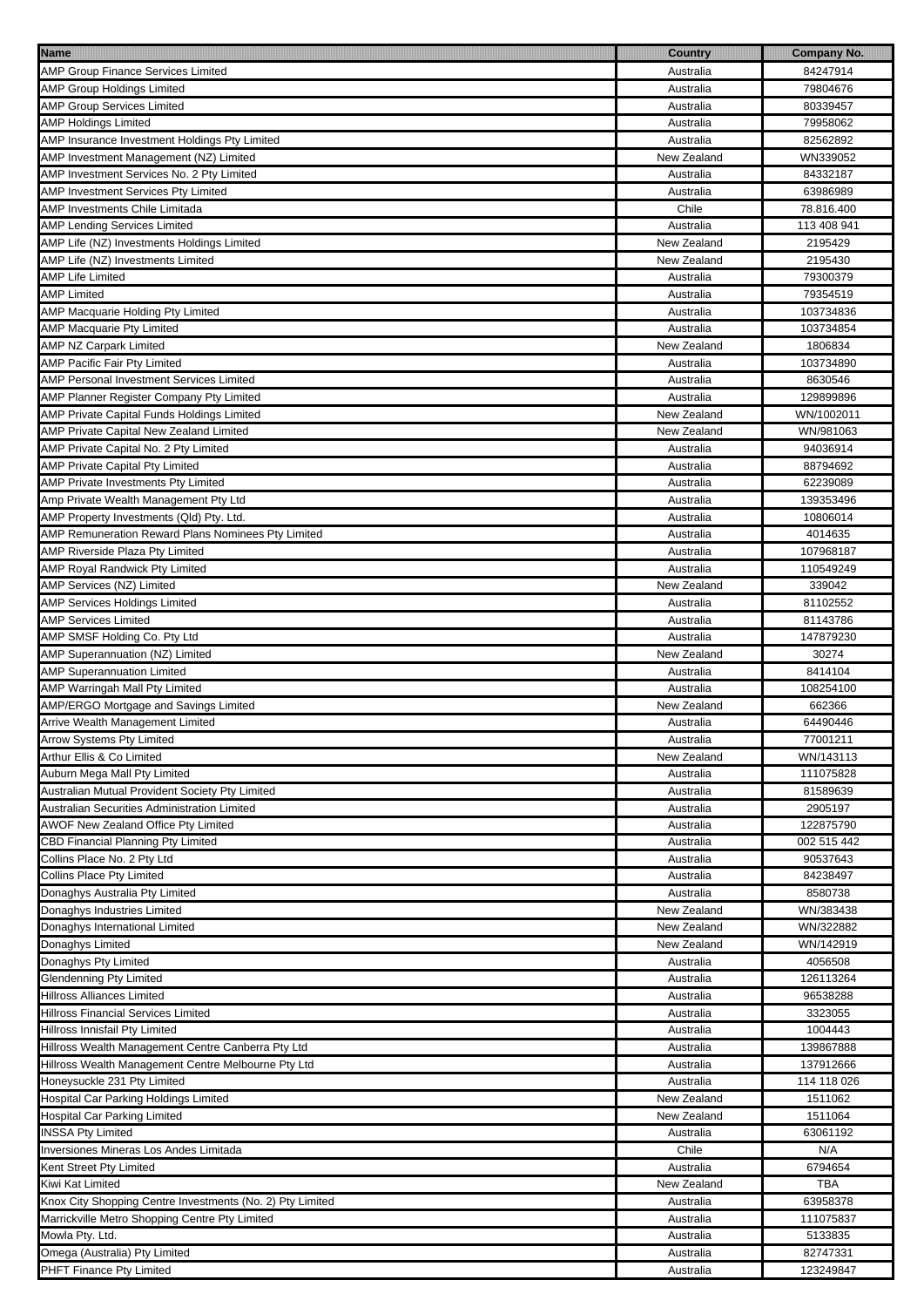| <b>Name</b>                                                     | <b>Country</b> | <b>Company No.</b> |
|-----------------------------------------------------------------|----------------|--------------------|
| PremierOne Mortgage Advice Pty Limited                          | Australia      | 102861316          |
| Principal Healthcare Finance No.2 Pty Limited                   | Australia      | 90007926           |
|                                                                 |                | 69875476           |
| Principal Healthcare Finance Pty Limited                        | Australia      |                    |
| Principal Healthcare Holding Pty Limited                        | Australia      | 107 257 054        |
| Priority One Agency Services Pty Ltd                            | Australia      | 74621131           |
| <b>Priority One Financial Services Limited</b>                  | Australia      | 69778883           |
| Quay Mining (No. 2) Limited                                     | Bermuda        | EC25965            |
| Quay Mining Pty Limited                                         | Australia      | 2325895            |
| Roost 2007 Limited                                              | New Zealand    | 1935632            |
| <b>Scrabster Bay Pty Limited</b>                                | Australia      | 65165522           |
| SPP No. 1 (Rosebery) Pty Limited                                | Australia      | 104141906          |
|                                                                 |                |                    |
| SPP No. 1 Holdings Pty Limited                                  | Australia      | 104141791          |
| SPP No. 3A Investments Pty Limited                              | Australia      | 131530115          |
| SPP No.1 (Alexandra Canal) Pty Limited                          | Australia      | 111 825 873        |
| SPP No.1 (Cowes) Pty Limited                                    | Australia      | 118155141          |
| SPP No.1 (H) Pty Limited                                        | Australia      | 111 825 917        |
| SPP No.1 (Hawthorn) Pty Limited                                 | Australia      | 117488454          |
| SPP No.1 (Mona Vale) Pty Limited                                | Australia      | 104743384          |
| SPP No.1 (Mornington) Pty Limited                               | Australia      | 118 456 698        |
| SPP No.1 (Mt Waverley Financing) Pty Limited                    | Australia      | 115640456          |
| SPP No.1 (Mt Waverley) Pty Limited                              | Australia      | 115640438          |
|                                                                 |                |                    |
| SPP No.1 (Newcastle) Pty Limited                                | Australia      | 113498865          |
| SPP No.1 (North Melbourne) Pty Limited                          | Australia      | 106187740          |
| SPP No.1 (Pakenham) Pty Limited                                 | Australia      | 106187768          |
| SPP No.1 (Point Cook) Pty Limited                               | Australia      | 106187713          |
| SPP No.1 (Port Melbourne) Pty Limited                           | Australia      | 112322595          |
| SPP No.1 (Q Stores) Pty Limited                                 | Australia      | 111825793          |
| Sugarland Shopping Centre Pty Limited                           | Australia      | 116429620          |
| Sunshine West Development Pty Limited                           | Australia      | 110718119          |
| Sunshine West Income Pty Limited                                | Australia      | 110718708          |
| The India Infrastructure Fund LLC                               | Mauritius      | 23449/5327         |
| <b>TOA Pty Ltd</b>                                              | Australia      | 1811972            |
| Waterfront Place (No. 2) Pty. Ltd.                              | Australia      | 10728042           |
| Waterfront Place (No. 3) Pty. Ltd.                              | Australia      | 10790931           |
| ACN 100 509 993 PTY LTD                                         | Australia      | 100 509 993        |
| ACCOUNTANTS RESOURCING (AUSTRALIA) PTY LTD                      | Australia      | 143 732 610        |
| <b>ADVISER RESOURCING PTY LTD</b>                               | Australia      | 143 733 493        |
| AR GROUP PTY LIMITED                                            | Australia      | 140 258 911        |
| ASSOCIATED PLANNERS FINANCIAL SERVICES PTY LIMITED              | Australia      | 097 451 495        |
| ASSOCIATED PLANNERS STRATEGIC FINANCE PTY LTD                   | Australia      | 003 688 060        |
| AXA APH GESP DEFERRED (AUSTRALIA) PTY LIMITED                   | Australia      | 078 032 416        |
| AXA APH GESP EXEMPT (AUSTRALIA) PTY LIMITED                     | Australia      | 078 032 381        |
| AXA APH EXECUTIVE PLAN (AUSTRALIA) PTY LIMITED                  | Australia      | 078 032 363        |
| AXA ASIA PACIFIC FINANCE LIMITED                                | Australia      | 006 363 837        |
| AXA ASIA PACIFIC HOLDINGS LIMITED                               | Australia      | 069 123 011        |
| AXA AUSTRALIA STAFF SUPERANNUATION PTY. LTD.                    | Australia      | 065 632 206        |
| AXA FINANCIAL PLANNING LIMITED                                  | Australia      | 005 799 977        |
| AXA FUNDS MANAGEMENT LIMITED                                    | Australia      | 133 185 994        |
| AXA NEW ZEALAND FINANCE LTD                                     | Australia      | 098 666 561        |
| BMRI FINANCIAL SERVICES PTY LTD                                 | Australia      | 080 971 295        |
| <b>CARTER BAX PTY LTD</b>                                       | Australia      | 096 666 410        |
| CHARTER FINANCIAL PLANNING LIMITED                              | Australia      | 002 976 294        |
| CLIENTCARE FINANCIAL PLANNING PTY LTD                           | Australia      | 007 112 174        |
| DIDUS PTY. LTD.                                                 | Australia      | 006 874 595        |
| <b>ENEMELAY INVESTMENTS PTY LIMITED</b>                         | Australia      | 000 403 323        |
| FOUNDATION WEALTH ADVISERS PTY LIMITED                          | Australia      | 134 620 349        |
| GARRISONS (ROSNY) PTY LIMITED                                   | Australia      | 085 654 860        |
| QUADRANT SECURITIES PTY LTD (formerly called GARRISONS PTY_LTD) | Australia      | 009 556 370        |
| <b>GENESYS GROUP HOLDINGS PTY LIMITED</b>                       | Australia      | 123 318 641        |
| <b>GENESYS GROUP LIMITED</b>                                    | Australia      | 003 357 024        |
| <b>GENESYS HOLDINGS LIMITED</b>                                 | Australia      | 144 956 006        |
| GENESYS WEALTH ADVISERS (WA) PTY LTD                            | Australia      | 104 441 947        |
| <b>GENESYS WEALTH ADVISERS LIMITED</b>                          | Australia      | 060 778 216        |
| HINDMARSH SQUARE FINANCIAL SERVICES PTY LTD                     | Australia      | 080 732 896        |
| HINDMARSH SQUARE WEALTH ADVISERS PTY LTD                        | Australia      | 125 357 226        |
| <b>IPAC ASSET MANAGEMENT LIMITED</b>                            | Australia      | 003 257 225        |
| <b>IPAC FINANCIAL CARE PTY LTD</b>                              | Australia      | 140 733 491        |
| <b>IPAC GROUP SERVICES PTY LTD</b>                              | Australia      | 074 631 235        |
| <b>IPAC PORTFOLIO MANAGEMENT LIMITED</b>                        | Australia      | 071 315 618        |
| <b>IPAC SECURITIES LIMITED</b>                                  | Australia      | 008 587 595        |
| <b>IPAC TAXATION SERVICES PTY LIMITED</b>                       | Australia      | 113 983 529        |
| LIDOMAIN PTY. LIMITED                                           | Australia      | 009 096 780        |
| LIFEFX PTY LTD                                                  | Australia      | 057 897 131        |